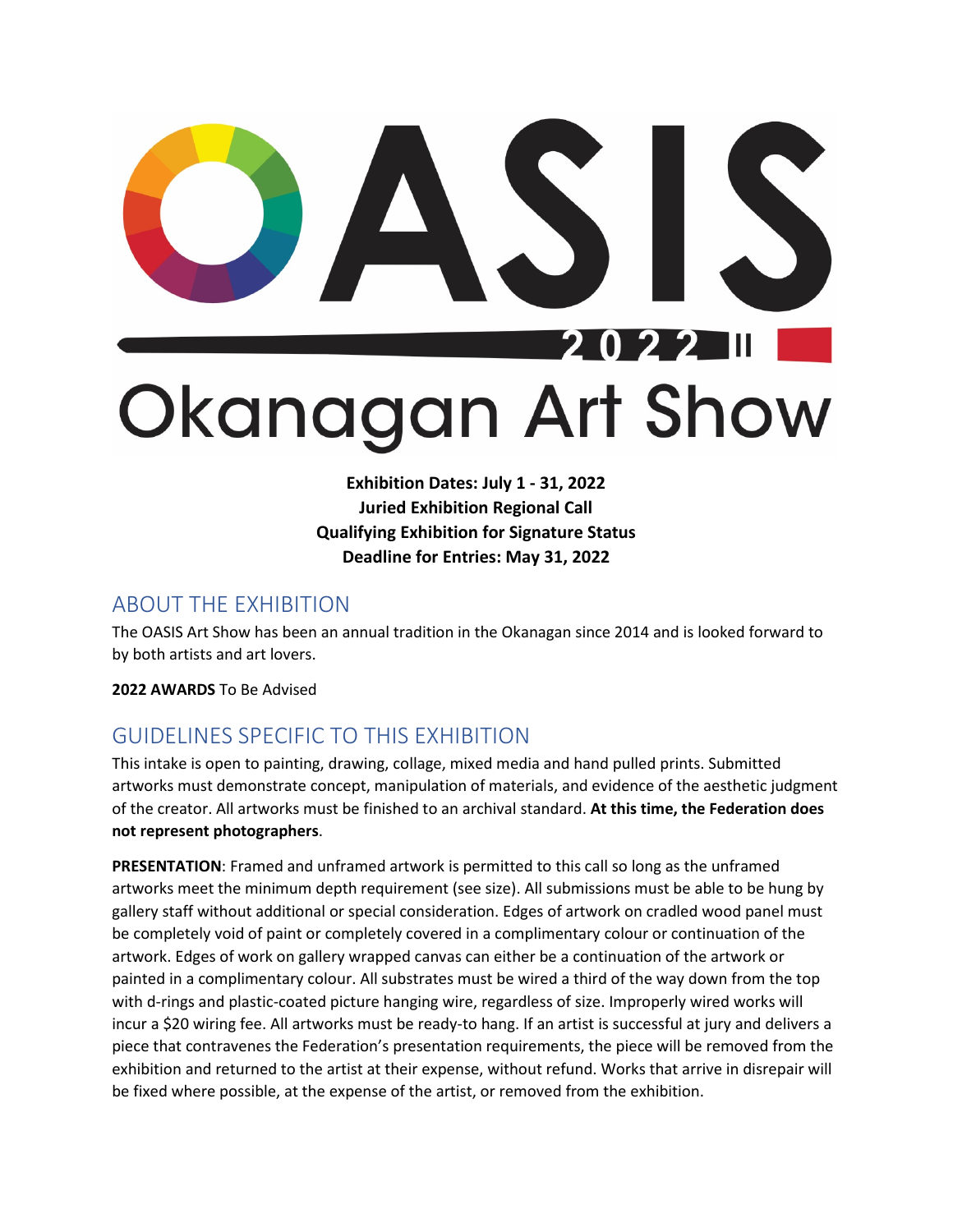**SIZE**: Artworks may not be larger than 40" tall or 40" wide inclusive of the framed dimensions, if framed. Works on cradled wood panel or canvas must be at least 1 % inches deep. Thinner substrates are eligible if framed.

**SUBJECT MATTER**: Artist's choice

**STYLE**: All styles are permitted

## GENERAL FCA COC SUBMISSION GUIDELINES

**COPYRIGHT AND STANDARDS**: **While using photographs as reference for your artwork is a long-held accepted practice, using stock imagery or photographs taken by professional photographers other than the submitting artist are not permissible in our organization, even with permission or paid licensing**. Artists submitting to this show must sign a contract that declares their artwork is not a copy, derivative or based on the work of others or in any way an infringement of copyright. The FCA COC will reject submitted artwork that appears to be in violation of copyright law. The FCA COC reserves the right to refuse entries that are not accurately represented by the digital photograph submitted for jury. Artists may not enter a piece that was the result of a workshop or class. Only work that is new to the Peachland Art Gallery may be submitted. Work that has shown in at the FCA gallery in Vancouver, in an FCA National exhibition or in a non FCA COC Chapter show is acceptable unless it has won an award of any level (People's Choice Award is not considered an FCA award).

**DELIVERY**: All artworks must be delivered to the Peachland Art Gallery, 5684 Beach Avenue, Peachland, BC. Delivery instructions will be sent to accepted artists.

**INSURANCE**: The FCA COC does not provide insurance for artwork. Artists are responsible for arranging their own insurance during transit and exhibition.

**JURY**: Entries will be reviewed a panel of three jurors. Please check the submission page for juror names. Images will be reviewed independently online by each juror. All artists will receive emailed notifications of their results. Artists may not send artworks that have not been juried and may not send artworks unless they receive an acceptance email. Artists attempting to contact jurors directly in relation to their submission will be removed from the exhibition. Your submitted pieces will receive one of the following jury results:

**Accepted** –artwork has been chosen for exhibition online and in gallery **Recognized** – artwork has scored highly enough for exhibition but we're out of space! Recognized artwork displays online-only at centralokanaganfca.com **Declined** - artwork was not chosen for exhibition this time

**PRICING**: Submitted artworks must be available for sale. Artists cannot change submitted prices **at any time**. While there is no maximum price, if the artist cannot provide evidence of a recent sale in that price range, artworks with artificially inflated prices will be removed.

**SALES**: Artwork is under contract with the FCA COC effective of the date notification emails are sent. If a sale is made, artists will be informed by phone or email. Following a sale, payment to artists will be made by cheque.

**COMMISION RATES**: 70% to artist, 25% to Peachland Art Gallery, 5% to the FCA COC